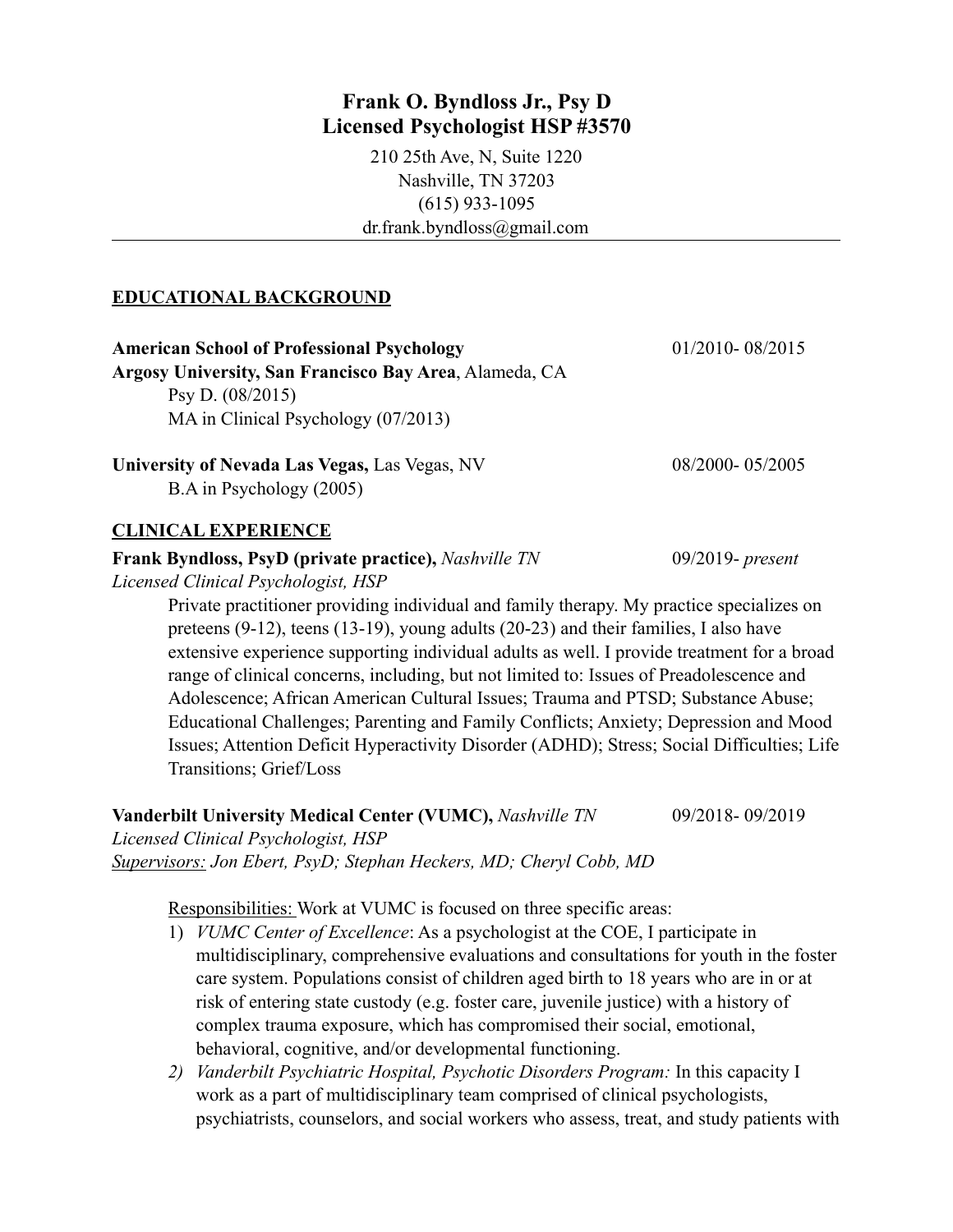a psychotic disorder. I am responsible for diagnostic assessment, brief intervention and treatment on patients on the inpatient unit. In this role I also provide supervision of the inpatient clinical work of psychology intern.

*3) Child and Adolescent Psychiatry Outpatient Clinic*: In this role I provide individual and family psychotherapy for adolescent clients in an outpatient setting. Treatment specialization in family therapy, childhood trauma, anxiety and mood disorders.

**California Department of Corrections and Rehabilitation (CDCR) California Medical Facility,** Vacaville, CA 08/2016- *07/2018 Staff Psychologist, Mental Health Crisis Bed Supervisor:* Rhonda Heldt, Psy D

Responsibilities: As a staff psychologist in the Mental Health Crisis Bed I was responsible for conducting crisis intervention treatment in the CDCR's inpatient mental health emergency room. Treatment consisted of short-term crisis interventions, suicide assessment and intervention, and case management of acutely psychotic or suicidal inmates within the correctional system. As the primary clinician on the unit I was also responsible for the coordination of treatment and patient care within an interdisciplinary treatment team and indicating appropriate treatment and placement referrals.

**WestCoast Children's Clinic,** Oakland, CA9/2015- 08/2016 *Postdoctoral Residency, APA-Accredited Supervisors:* Katja Mohr, PsyD.; Barbara Mercer, Ph.D.

Responsibilities: Conducted therapy and comprehensive psychological testing with children and families living in the greater Oakland area. All clients' had some involvement with the foster care system and all had intensive trauma histories. During residency I conducted therapy from and received supervision on trauma theories and their application to work with children and families who have experienced intense trauma. Therapy and testing was primarily conducted from a community-based model and took place in the community or in the homes of client's. Psychological testing was done using the collaborative therapeutic model and included intensive work with clients and their support networks to develop an overarching snapshot of the child's psychological functioning as well as treatment and placement recommendations.

**WestCoast Children's Clinic,** Oakland, CA07/2014-06/2015 *Predoctoral Psychologist Internship, APA-Accredited Supervisors:* Roberto Lascano, Ph.D; Christopher Arrillaga, PsyD

Responsibilities: Conducted psychodynamically oriented therapy and comprehensive psychological testing with children and families living in the greater Oakland area. All client's had involvement with the foster care system and all had intensive trauma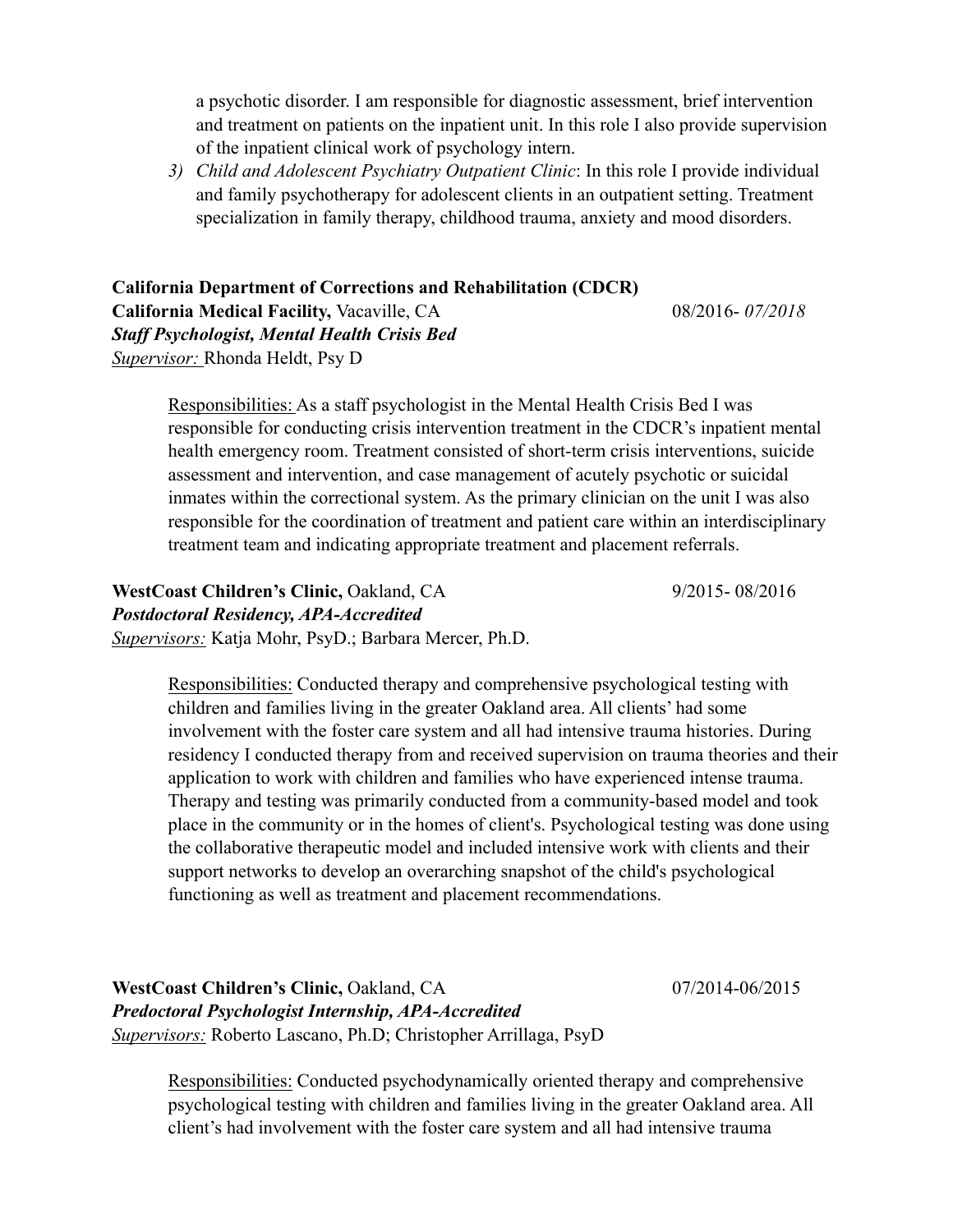histories. During internship I conducted therapy from and received supervision on trauma theories and their application to work with children and families who have experienced intense trauma. Therapy and testing was primarily conducted from a community-based model and took place in the community or in the homes of client's. Psychological testing was done using the collaborative therapeutic model and included intensive work with clients and their support networks to develop an overarching snapshot of the child's psychological functioning.

**Contra Costa County Health Services** 09/2013- 06/2014 **Consultation and Assessment Team (CAT),** Concord, CA *Psychological Trainee Supervisor:* Steve Cloutier, Ph.D.

Responsibilities: As a member of the consultation and assessment team I conducted psychological evaluations of children and parents who have been referred from Contra Costa County Child and Family Services. These children were highly traumatized and were been exposed to sexual abuse, physical violence, neglect, community violence, and intergenerational trauma. I also conducted forensic psychological assessments for youth who are currently incarcerated within the juvenile justice system in order to determine best treatment options and assessed adults for the courts in order to help determine whether reunification with their children was a viable option. Within the responsibilities of this position, I consulted with treatment teams, therapists, social workers, family support workers and gathered extensive collateral information in order to write detailed written reports that go to the court and child and family services. The reports were necessary to address treatment recommendations, risk assessment and reunification planning for the children with their caregivers.

**San Mateo County Behavioral Health and Recovery Services Youth Services Center,** San Mateo, CA *Psychological Trainee (forensic team)* 07/2012- 05/2013 *Supervisor:* Bruce Bess, Ph.D.

Responsibilities: As a member of the forensic team I was responsible for providing psychological testing, psychotherapy and crisis intervention for youth incarcerated in the Juvenile Hall who are experiencing psychological dysfunction. I was also responsible for providing brief individual therapy and long-term psychodynamically oriented therapy for youth serving extended sentences. In both cases treatment consisted of therapeutic intervention as well as coordinating resources between the client's family, school, correctional officers and probation officers. As a member of the forensic team, I was also responsible for conducting court ordered cognitive and emotional psychological assessments in order to provide treatment, foster home placement and probation plans. Therapeutic services consisted of brief and longer-term individual and family therapy, group therapy, and case management with youth ages 12-18, detained in the County of San Mateo's Juvenile Hall. Client demographics consisted of youth ages 12-17 that reside within San Mateo County and have been convicted of varying degrees of felony and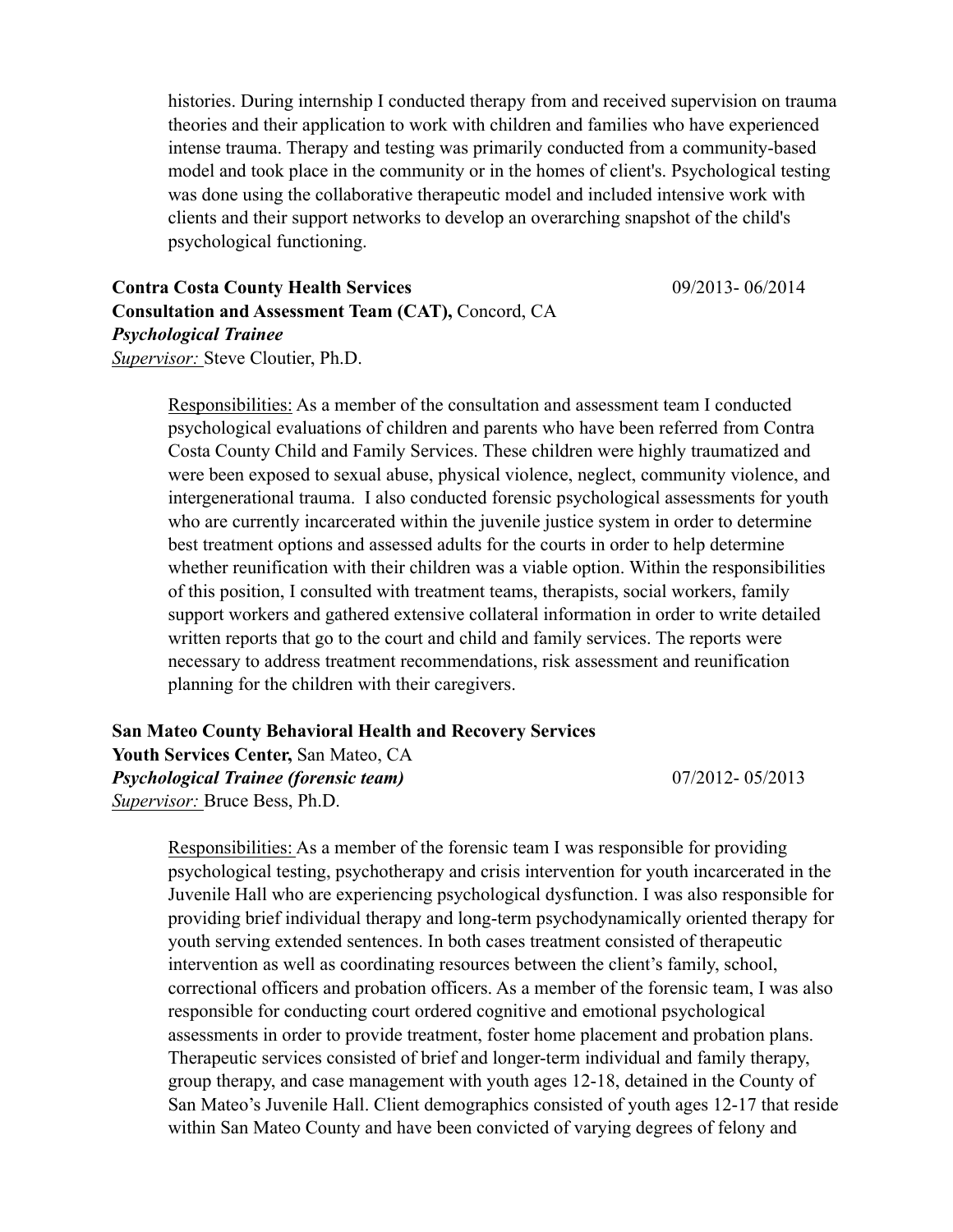misdemeanor crimes. Diagnosis seen included: Major Depressive Disorder (with and without psychotic features), Bipolar disorder, Posttraumatic Stress Disorder, Conduct Disorder, Anxiety disorders and substance abuse disorders. As the treating therapist I was consulted to provide input on my client's behalf at the county Resource Review Board (RRB) and Interagency Placement Review Committee hearings. I provided input on possible resources that will assist the youth in their re-entry as well as work with lawyers, judges, parents and probation officers to develop placement recommendations for youth who are going to be released from juvenile hall, but not returned home.

**Dr. Christina Villarreal, Ph.D.,** Oakland, CA 06/2012- 08/2012 *Psychological Assistant Supervisor:* Christina Villarreal, Ph.D

Responsibilities: As a psychological assistant I was responsible for taking notes during clinical interviews as well as scoring and interpreting psycho-diagnostic tests conducted as part of disability and social security evaluations. At the conclusion of testing, I was responsible for drafting an integrated report complete with background information, test data interpretation, diagnosis and recommendations.

**Argosy Assessment Clinic,** Alameda, CA 01/2012- 08/2013 *Psychological Trainee Supervisor:* F. Myron Hays, Ph.D., ABPP

Responsibilities: As a Psychological Trainee I conducted learning disorder, Attention-Deficit/Hyperactivity Disorder (ADHD), emotional, cognitive, and personality assessments for children and adults. Assessments are completed through the administration, scoring and interpretation of the MMPI, MCMI, PAI, PAI-A, Rorschach, TAT, WAIS-IV, WRAT, KBIT, KTEA, CAARS, CPT-II, TOMM, DKEFS, TEA, TEA-CH and Woodcock Johnson-III. At the conclusion of testing I am also responsible for drafting an integrated report and providing feedback in the form of a DSM-IV diagnosis (if appropriate) and treatment/ accommodation recommendations. Within the process of conducting psychological testing I work with client's through a collaborative model in order to help clients better understand themselves and find solutions to their presenting problems. Diagnosis seen included: Bipolar Disorder, Social Phobia, ADHD, and Major Depressive Disorder.

**Child Haven, Fairfield, CA** 09/2011- 07/2012 *Psychological Trainee Supervisor:* Laurence Miller, Ph.D.

Responsibilities: As a practicum trainee I conducted psychoanalytically oriented psychotherapy with youth (infant -13 years old) with emotional and behavioral dysregulation as a result of trauma and neglect. Psychotherapy took place in the forms of individual, parent-child dyadic and family therapy. I was also responsible for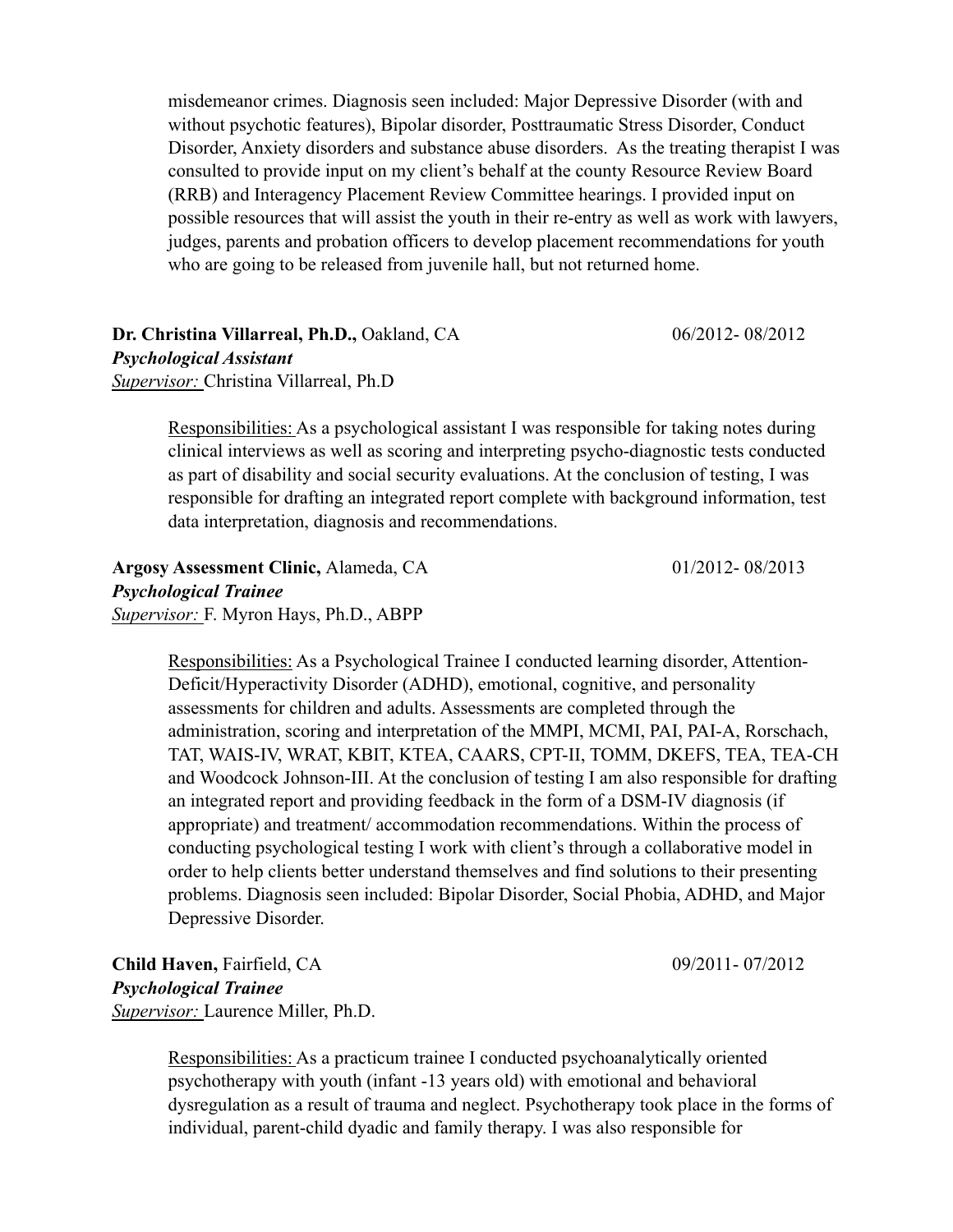coordinating mental health services with social workers, schools and parents. As the treating therapist I was consulted on my client's parent-child reunification plans, individualized education plans (IEP), School Attendance Review Board (SARB) hearings and foster home placements. My caseload consisted primarily of minority males and females ages 6 months to 13 years. Additional responsibilities included chart audits and medical billing. Diagnosis seen: Reactive Attachment Disorder, Conduct Disorder, Bipolar Disorder, Posttraumatic Stress Disorder.

**Aid for AIDS of Nevada**, Las Vegas, NV 7/2005 -10/2008 *Prevention Education Supervisor Supervisor:*

Responsibilities: As the Prevention Education Supervisor my primary clinical duties were to facilitate psychosocial and psycho-educational support group for HIV positive homosexual and heterosexual men, women and transgender individuals in the Las Vegas Valley. I was also responsible for providing individual therapy services for newly diagnosed HIV positive individuals. Demographics included LGBTQ individuals as well as heterosexual men and women. I was also a part of the Las Vegas Outreach team (funded by HIV Reducing Rates Grant-CDC) conducting harm reduction therapy with populations deemed high risk for HIV infection. Primary clientele consisted of intravenous drug users and prostitutes. Diagnosis seen: Major Depressive Disorder, Post Traumatic Stress Disorder, Adjustment Disorder, Bereavement.

## **PROFESSIONAL PRESENTATIONS**

- **Byndloss F**., (2019). *Developing a Therapeutic Alliance on an Acute Treatment Unit.* Teaching therapeutic interventions and developing therapeutic alliance for first year psychiatry resident in the Vanderbilt University Medical Center inpatient unit. Nashville, TN
- **Byndloss F**., Pollock S. (2015-2017). *Enhancing Trauma Sensitive as a School Team.* Annual one day training for educators and mental health treatment provider within school districts in DUSD, Davis CA; SLUSD, San Lorenzo, CA; Aspire Public Schools, Oakland CA,
- Bagnell, N., **Byndloss, F.**, Satre, H., & Hobza, C. (2013). *Learning to Effectively Account for Culture in Psychological Assessment: Case Examples.* Poster presented at the 121st Annual Convention of the American Psychological Association, Honolulu, HI.
- **Byndloss, F.** (2013). *Therapeutic Use of Hip Hop Music in Working With Adolescent Males in the Juvenile Detention Facilities.* Presented at the San Mateo County Behavioral Health Care Services Youth Services Center, San Mateo, CA.
- **Byndloss, F.** (2013). *Psychometrics and Understanding Statistics Within Psychological Assessment Measures.* American School of Professional Psychology at Argosy University, Assessment Clinic, Alameda, CA.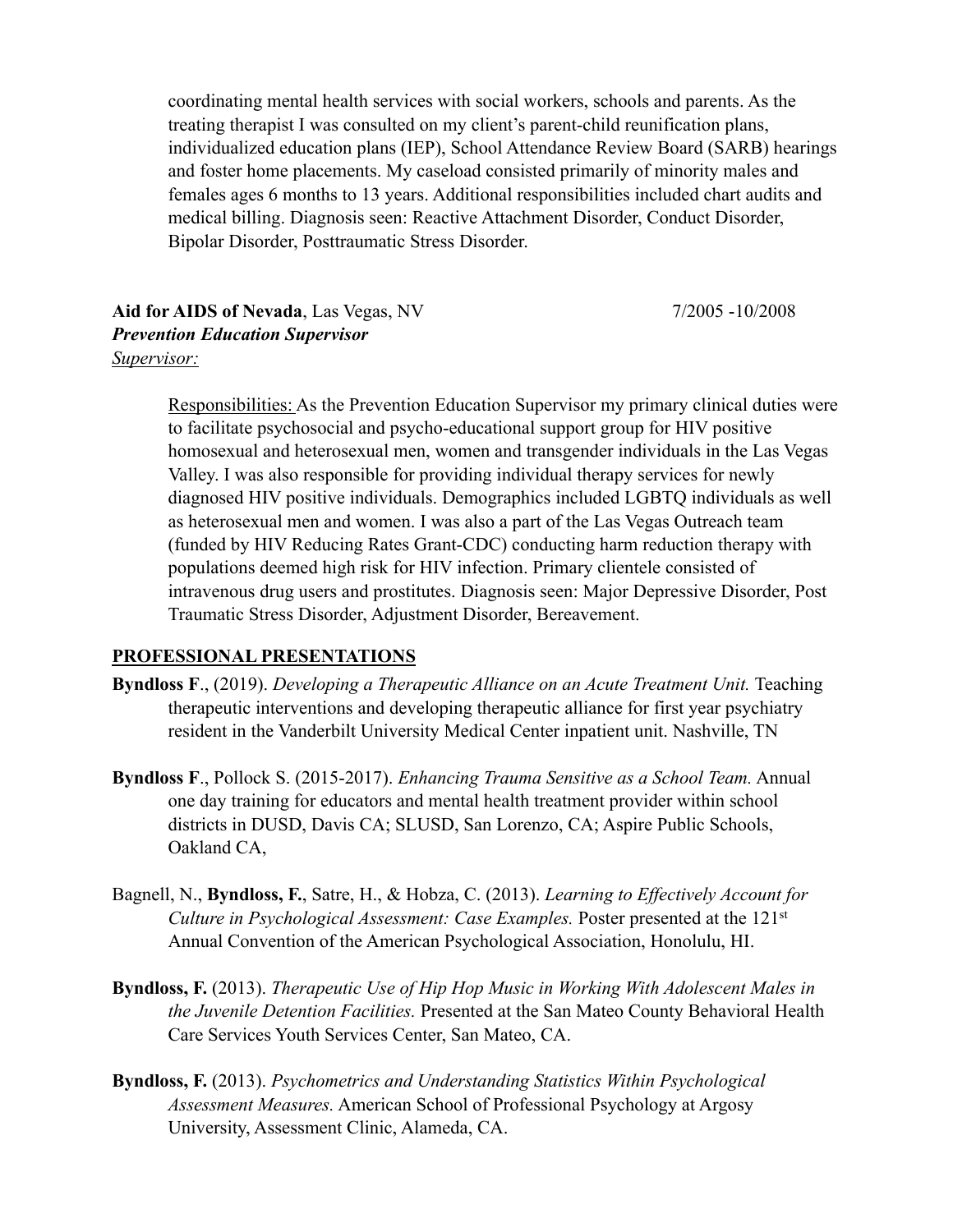# **RESEARCH EXPERIENCE**

#### **Dissertation Title**:

Redefining the Black Intellectual: A Study in African American Resiliency "A Comprehensive Review of the Literature, Critical Analysis and Clinical Implications" *Dissertation Chairperson:* Heatherlynn Hoffman, Ph.D.

The goal of my dissertation was to gain further understanding of the protective factors that help African American youth navigate the unique risk factors within their environment. Protective factors were to conceptualized and operationalized in order to help bolster them within the therapeutic relationship. I am proposing these factors within the concept of "redefining the black intellectual". This study took a term that has seldom been assigned to African Americans and redefined it to encompass the unique traits necessary for African Americans to overcome their unique societal obstacles. My dissertation provided a new understanding of the subjective experiences of African Americans and the protective factors necessary to help overcome environmental factors that frequently oppressed. This research discussed the cultural and historic components of the subjective experiences of clients, allowing clinicians to develop more culturally relevant treatment methods and increase their efficacy treating this population.

**Baby Rebel Lab at UNLV**, Las Vegas, NV 05/2004-05/2005 *Research Assistant Supervisor:* Jennifer L. Rennels, Ph.D.

Responsibilities: The Baby Rebel Lab at the University of Nevada Las Vegas conducts research that focuses on face perception/processing and development of appearancebased stereotypes (e. g., stereotypes based on masculinity/femininity, attractiveness, sex, and race). This research examined the cues individuals attend to when perceiving faces, how those facial attributes are processed and impact subsequent judgments about an individual, as well as how individual and situational factors influence perception and processing. My primary responsibility was the administration of facial recognition testing to 6 and 12-month infants in order to observe the development of human stereotypes.

## **TEACHING/ SUPERVISORY EXPERIENCE**

# **Vanderbilt University Medical Center, Nashville, TN** 01/2019- present *Clinical Supervisor*

Responsibilities: In this role I am responsible for the teaching an oversight of the clinical work of doctoral interns in the APA accredited psychology internship program at VUMC. Clinical work consisted of assessment, diagnostic interviews and supportive psychotherapy for "first break" psychosis patients hospitalized in the inpatient psychiatric hospital.